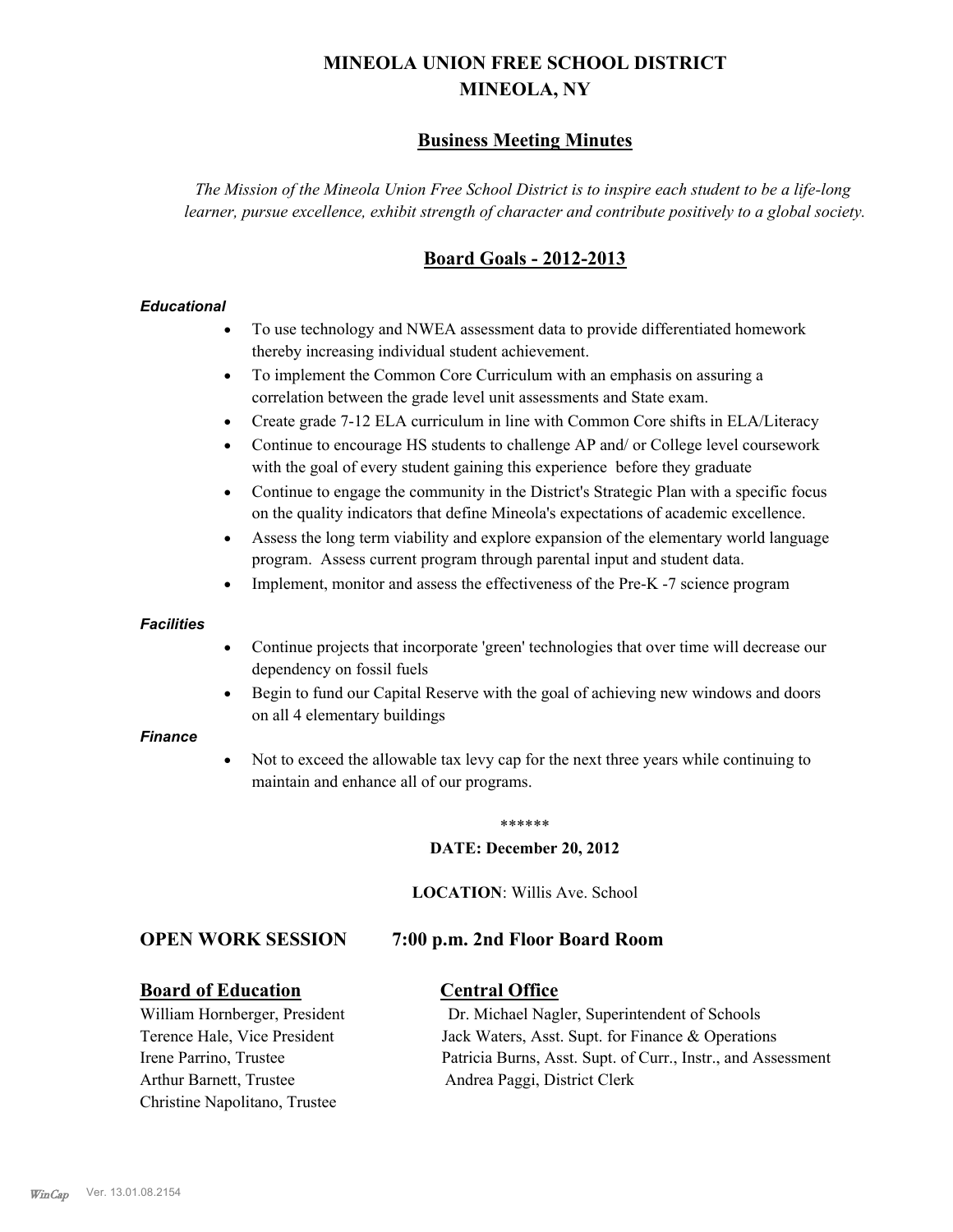- **A. Call to Order-** 7:05pm by Mr. Hale (Mr. Hornberger arrived at 7:10pm)
- **B. Pledge of Allegiance**
- **C. Reading of Mission** Mr. Jack Waters
- **D. Moment of Silent Meditation**
- **E. Dais & Visitor Introductions** Guest Speaker- Catherine Maiman

# **F. High School Student Organization Report**

Tonight's report was by Sang Min Bak. Prior to his report, the Superintendent stated that he wanted to congratulate Sang Min on his performance at the High School Winter Concert. Sang Min reported that the SO sponsored a Christmas themed carnation sale and the funds raised will be donated to the victims of Hurricane Sandy. The SO is trying to organize "Olympics" for the students and staff as a fund raiser. The Key Club and SO held a joint toy drive in which each class "adopted" a child and many contributions were received. Sang Min reported that the auditions for the spring musical "In the Heights" are complete and the Christmas concerts took place at the high school over the past two weeks.

# **G. Old Business**

Mr. Hornberger asked the Board if there was any old business. Ms. Napolitano asked the Superintendent for an update of the current construction projects. The Superintendent gave an update of each project. On 12/7, they broke ground at Jackson Avenue and the work was completed today with the asphalt being laid. There will be some cosmetic work done in the spring. It was reported that there was a kick-off meeting today at Meadow Drive and they plan to mobilize over the break. The district is filing the Jackson Avenue cafeteria project and hopes to complete over the summer. We are currently in the process of getting quotes for the high school windows.

Mr. Hornberger stated that at the last meeting there was a presentation regarding changing the number of polling sites from 4 to 2 and asked if it will be possible for this to occur for the election in May. The Superintendent stated that it can, which is why the discussion is taking place now. Mr. Barnett added that he still feels it is best to go to 1 location because the cost of elections is a big issue. Mr. Hornberger expressed some concern about moving to 1 location; can one location handle everyone and parking. Mr. Hale stated that he agrees with Mr. Barnett and feels we need to determine if one site can work. The Superintendent stated that the Board must determine what is best for the District, balancing cost versus convenience. Mr. Barnett asked if the Mineola Village Hall could be utilized for the Elections as our voting place. The Superintendent stated that he will be meeting with the mayor and can discuss with him a possible partnership. He added that a decision should be made regarding the polling places by the end of January. Ms. Napolitano stated that she feels if we are going to 1 site, it would need to be the Village Hall and if we are going to use the school buildings, it should be 2 sites. Ms. Parrino stated that she is more inclined to have 2 locations; ideally 1 north and 1 south. This would allow all voters the opportunity to vote. Mr. Barnett stated that if 2 locations are used than there needs to be very clear voting lines. Mr. Hornberger stated that it appears that the District will definitely be reducing the number of polling places and a decision will be made after the Superintendent has a discussion with the mayor.

# **H. New Business**

There was no new business this evening.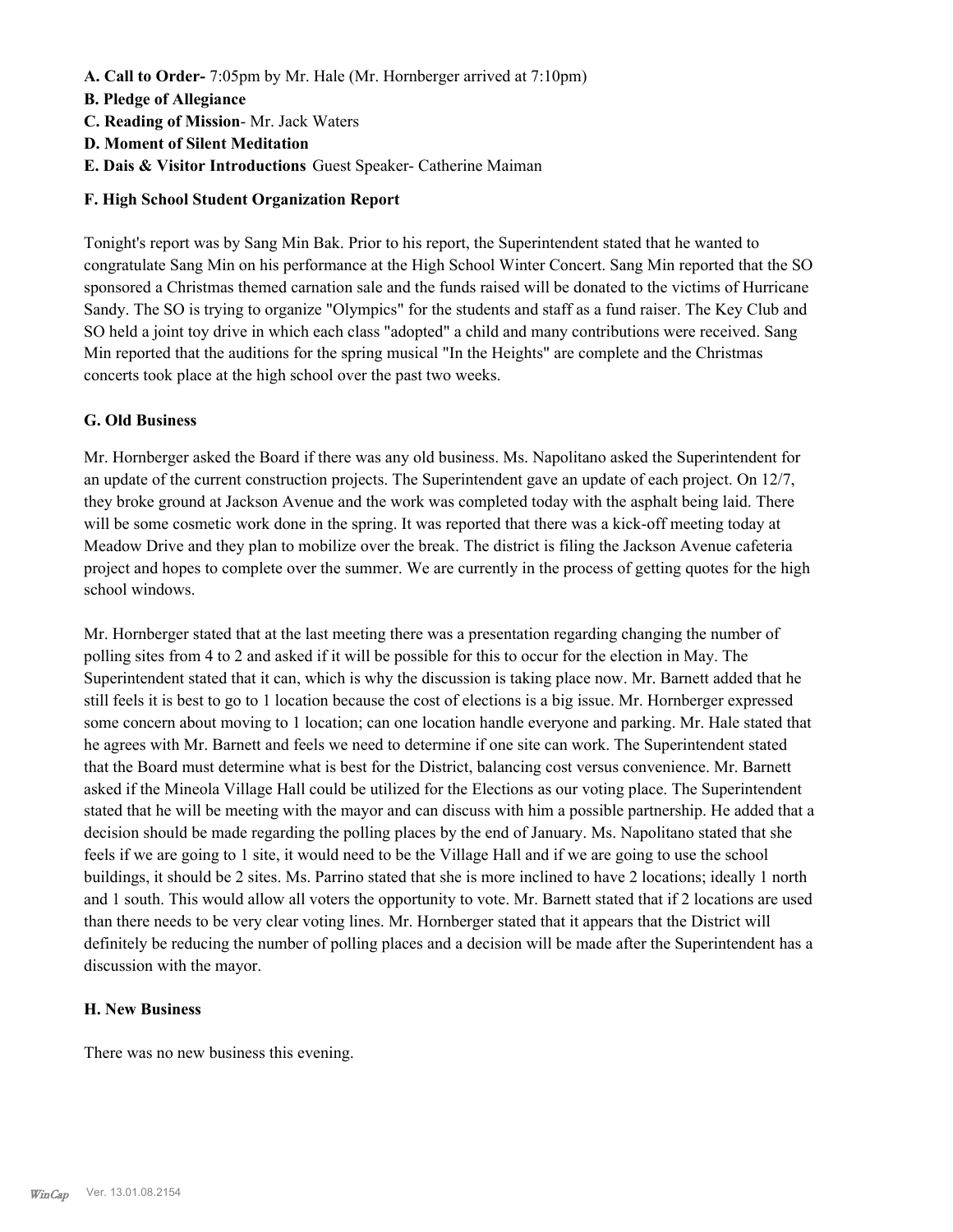# **I. Consensus Agenda**

**RESOLUTION #35 -BE IT RESOLVED** that the Board of Education approves the consensus agenda items I.1.a. through I.8.b, as presented.

| <b>Motion:</b> | Terence Hale         |
|----------------|----------------------|
| Second:        | Christine Napolitano |

Discussion: The Superintendent stated that there will be some amendments made to the club/stipends at the next meeting. Mr. Hornberger inquired if any vacancies exist for club advisors at the Middle or High School. The Superintendent stated that he was not aware of any but he would follow-up with the building administrators.

| Yes: | Christine Napolitano  | No: | None |
|------|-----------------------|-----|------|
|      | <b>Arthur Barnett</b> |     |      |
|      | Irene Parrino         |     |      |
|      | Terence Hale          |     |      |
|      | William Hornberger    |     |      |

**Passed:** Yes

# 1. **Accepting of Minutes**

That the Board of Education accepts the minutes of November 15, 2012 Business Meeting as presented. a.

# 2. **Instruction**

Appointment(s) Club/Stipends a.

That the Board of Education approves the following Club/stipend recommendatios for 2012-2013 year:

| <b>POSITION</b>           | <b>EMPLOYEE NAME</b>     | <b>STIPEND</b> |
|---------------------------|--------------------------|----------------|
| 10/11/12 Musical Director | Joseph Owens             | \$5,000.00     |
| $10/11/12$ Musical Pit    | Donald R. Carreras Jr    | \$2,840.00     |
| Orchestra                 |                          |                |
| 10/11/12 Musical Stage    | Paul A. Sommer           | \$3,142.00     |
| Construction              |                          |                |
| Marching Band Director    | Frank N. Mauriello       | \$5,000.00     |
| Marching Band Assistant   | Christopher J. Bonacorsa | \$2,840.00     |
| Director                  |                          |                |
| Marching Band Winds       | Timothy M. Doran         | \$1,775.00     |
| Coach                     |                          |                |
| Marching Band Winds       | Erin T. Citrano          | \$1,775.00     |
| Coach                     |                          |                |
| Marching Band Percussion  | Kenneth M. Frank         | \$1,775.00     |
| Coach                     |                          |                |
| Marching Band Percussion  | John M. Oddo             | \$2,840.00     |
| Director                  |                          |                |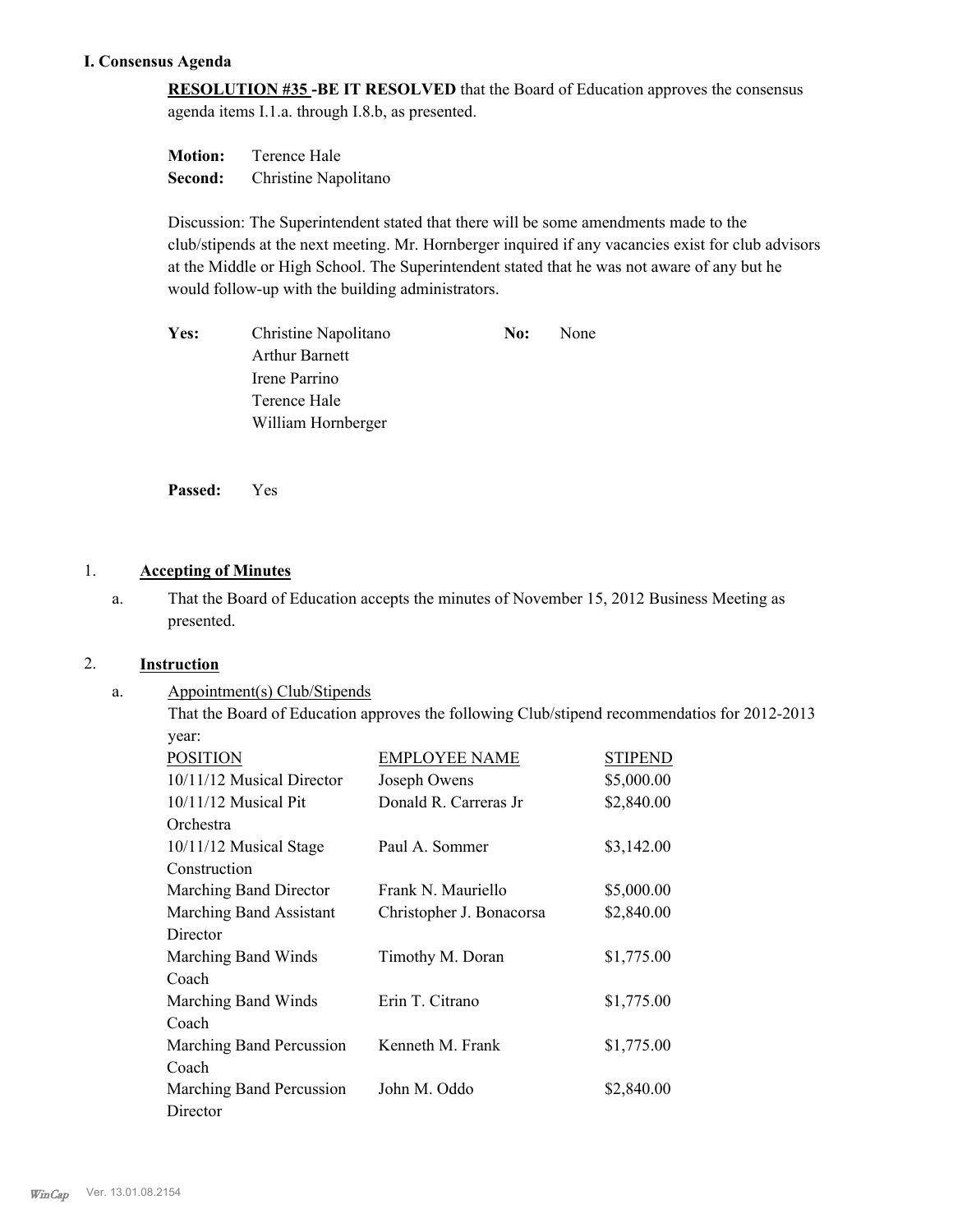| <b>POSITION</b>                                | <b>EMPLOYEE NAME</b>                        | <b>STIPEND</b>             |
|------------------------------------------------|---------------------------------------------|----------------------------|
| Marching Band Guard                            | Lauren M. Granath                           | \$2,130.00                 |
| Coach(Auxilary Band                            |                                             |                            |
| Coach)                                         |                                             |                            |
| Marching Band Guard                            | Lisa D. Granath                             | \$2,130.00                 |
| Coach(Auxilary Band                            |                                             |                            |
| Coach)                                         |                                             |                            |
| Marching Band Guard                            | Michael A. Maraia                           | \$2130.00                  |
| Coach(Auxilary Band                            |                                             |                            |
| Coach)                                         |                                             |                            |
| Marching Band Guard                            | Amanda Alves                                | \$2,130.00                 |
| Coach(Auxilary Band                            |                                             |                            |
| Coach)                                         |                                             |                            |
| Marching Band Drill Writer                     | Michael R. Coppola                          | \$4,338.00                 |
| Marching Band Drill                            | Frank N. Mauriello                          | .5 of \$1,775.00           |
| Arranger(.5)                                   |                                             |                            |
| Marching Band Drill                            | John M. Oddo                                | .5 of \$1,775.00           |
| Arranger(.5)                                   |                                             |                            |
| Marching Band Guard                            | Anthony J. Demarino                         | \$3,350.00                 |
| Director                                       |                                             |                            |
| <b>Winter Guard Assistant</b>                  | Lisa D. Granath                             | \$1,420.00                 |
| Director                                       |                                             |                            |
| Winter Guard Coach                             | Lauren M. Granath                           | \$975.00                   |
| Art Club Advisor - MS                          | Andrea M. Antonelli                         | \$900.00                   |
| <b>Chamber Ensemble-MS</b>                     | Kristin Frazer                              | \$1,420.00                 |
| Jazz Ensemble-MS                               | James A. Dugal                              | \$1,420.00                 |
| Vocal Jazz-Treble Makers-                      | Brian E. Goldman                            | \$1,420.00                 |
| MS                                             |                                             |                            |
| <b>Musical Director-MS</b>                     | Matthew Deluca                              | \$4,260.00                 |
| Musical Choreographer-                         | Barbara M. Peters                           | \$2,130.00                 |
| <b>MS</b>                                      |                                             |                            |
| Art Club Advisor - Jackson                     | Jeanine S. Gallina                          | \$850.00                   |
| Animal Rights Advisor-                         | Annmarie J. Palumbo                         | .5 of \$900.00             |
| $PAWS(.5) - MS$                                |                                             |                            |
| Animal Rights Advisor-                         | Ilyse J. Milberg                            | .5 of \$900.00             |
| $PAWS(.5) - MS$<br><b>Book Club Advisor-MS</b> |                                             |                            |
|                                                | Ilyse J. Milberg<br>Annmarie J. Palumbo(.5) | \$900.00<br>.5 of \$900.00 |
| Amend Bookstore Advisor-<br>MS                 |                                             |                            |
| Color Night Advisor-MS                         | Annmarie J. Palumbo                         | \$2,850.00                 |
| <b>Color Night Assistant-MS</b>                | Caryl A. Salesi                             | \$1,938.00                 |
| Community Action (.5)-MS                       | Ilyse J. Milberg                            | .5 of \$1,092.00           |
| Community Action (.5)-MS                       | Annmarie J. Palumbo                         | .5 of \$1,092.00           |
| Environmental Club(.5)-                        | Lindsay M. Spanhake                         | .5 of \$988.00             |
| <b>MS</b>                                      |                                             |                            |
| Environmental Club(.5)-                        | Courtney E. Zaleski                         | .5 of \$988.00             |
| MS                                             |                                             |                            |
| Math Olympiads Advisor-<br>MS                  | Lindsay M. Spanhake                         | \$900.00                   |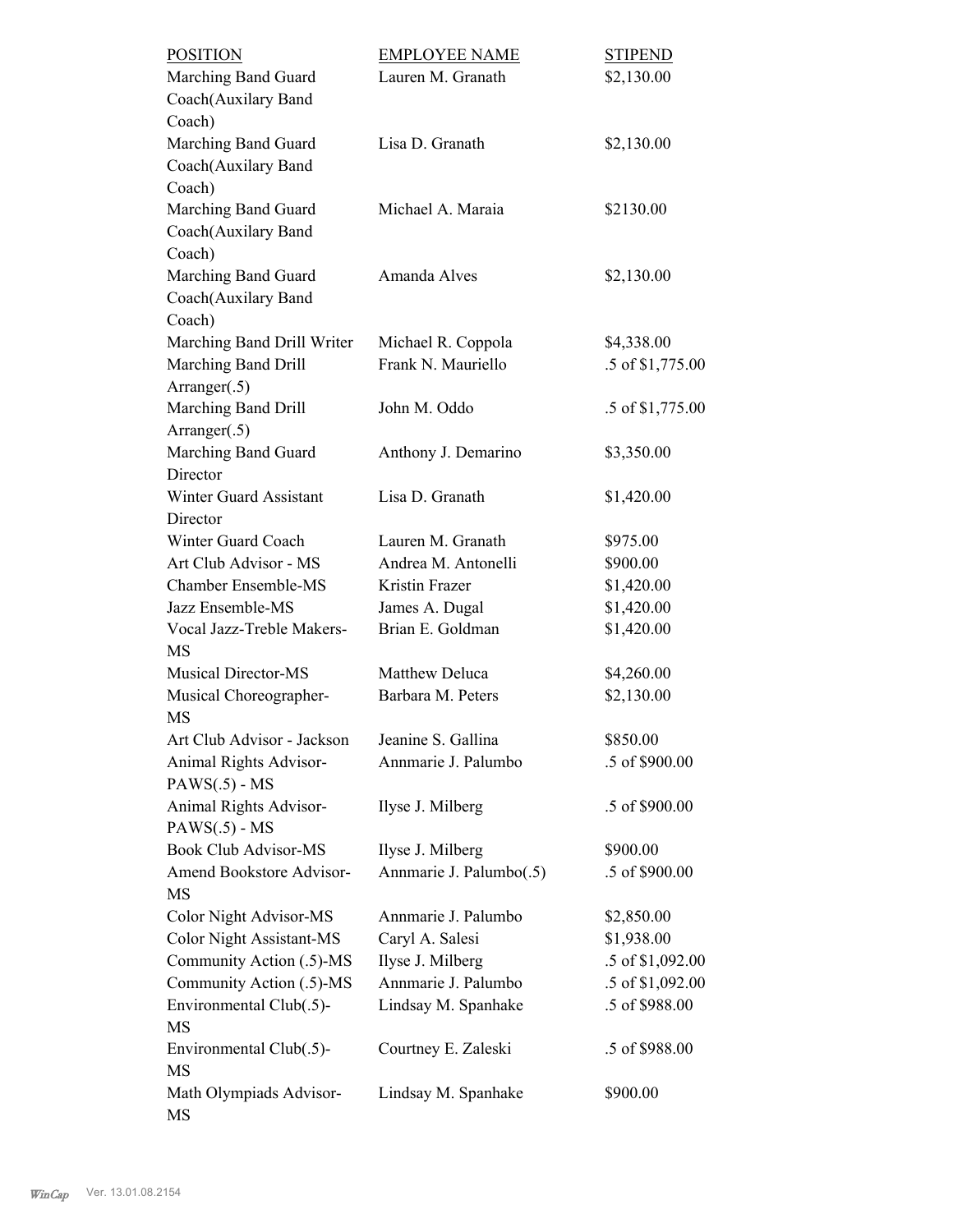| <b>POSITION</b>                    | <b>EMPLOYEE NAME</b> | <b>STIPEND</b>   |
|------------------------------------|----------------------|------------------|
| National Junior Honor              | Ilyse J. Milberg     | \$1,364.00       |
| Society - MS                       |                      |                  |
| Newspaper Advisor - MS             | John G. OMalley      | \$2,840.00       |
| Peace Club - MS                    | Jerrill L. Critchley | \$900.00         |
| Projection Squad Advisor-          | Brian E. Goldman     | \$1,359.00       |
| <b>MS</b>                          |                      |                  |
| Robotics - MS                      | Kenneth G. Coy       | \$900.00         |
| Student Council Advisor-           | Linda Villalta       | \$3,055.00       |
| MS                                 |                      |                  |
| Photography Club - MS              | Laura M. Doherty     | \$1,332.00       |
| Yearbook Advisor(.5) - MS          | Ilyse J. Milberg     | .5 of \$2,840.00 |
| Yearbook Advisor(.5)-MS            | Annmarie J. Palumbo  | .5 of \$2,840.00 |
| 8/9 Musical Director               | Matthew Deluca       | \$3,350.00       |
| 10/11/12 Musical Assistant         | Andrew T. Smith      | \$2,840.00       |
| Director                           |                      |                  |
| 10/11/12 Musical                   | Aislinn Oliveri      | \$1,420.00       |
| Choreographer                      |                      |                  |
| 10/11/12 Musical Vocal             | Megan M. Messina     | \$3,913.00       |
| Coach                              |                      |                  |
| <b>Musical Stage</b>               | Vincent Tunkel       | \$1,775.00       |
| Construction-MS                    |                      |                  |
| Marching Band Percussion           | Christopher Rossi    | \$1,775.00       |
| Coach                              |                      |                  |
| <b>Assistant Musical Director-</b> | Brian E. Goldman     | \$2,130.00       |
| MS                                 |                      |                  |
| 8/9 Musical Choreographer          | Barbara M. Peters    | \$1,420.00       |
|                                    |                      |                  |

b. Leave(s) of Absence/Personal

That the Board of Education grants a request to Carole Perciballi, for an unpaid Leave of Absence, due to personal reasons, effective December 3, 2012 to June 30, 2013. 1.

# 3. **Instruction: Committee on Special Education**

That the Board of Education approves the CSE/CPSE/SCSE recommendations for programs and services for students with IEPs for the time period from 9/1/12- 10/31/12. Please be advised that all of the parents have received the student's IEP and a copy of their DUE process rights.

# 4. **Instruction: Student Actions**

That the Board of Education approves the following overnight/out of state field trip for the Middle School 7th grade students: a.

-Washington DC, May 9, 2013- May 10, 2013.

# 5. **Civil Service**

# a. Appointments

That the Board of Education approve the appointment of Coreen Dunn, to the position of PT Teacher Aide at Hampton Street School, replacing Kathleen Schumacher, effective December 14, 2012. Salary will be \$13.74 per hour; probation is 26 weeks. 1.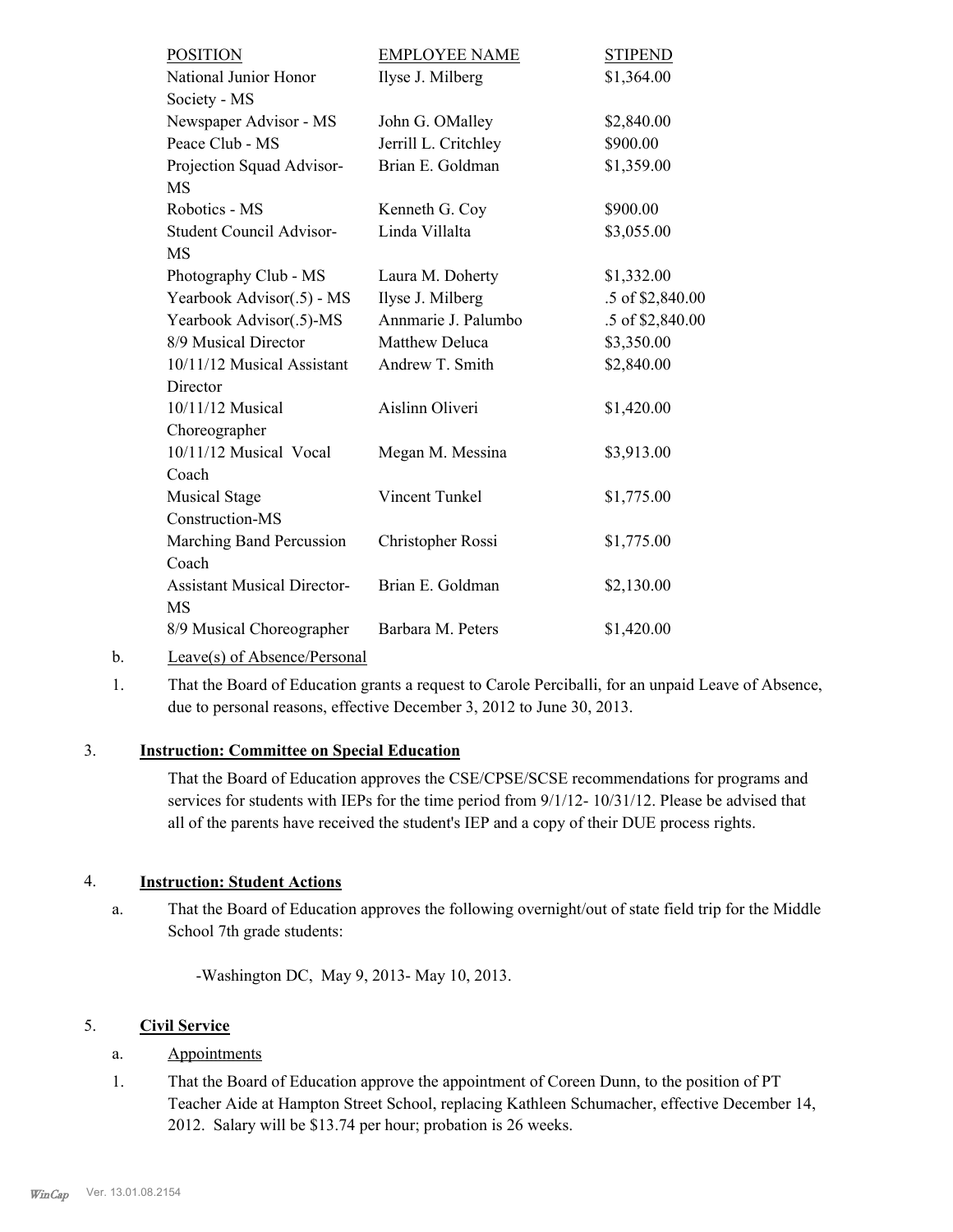# b. Leave(s) of Absence

That the Board of Education grant a request to Margaret Roach, part time Teacher Aide at Jackson Avenue School, for an Unpaid Medical Leave of Absence, effective October 22, 2012 through January 1, 2013, at which time she will be re-evaluated. 1.

# 6. **Business /Finance**

# a. **Treasurer's Report**

That the Board of Education accepts the Treasurer's report for the period ending October 31, 2012 and directs that it be placed on file.

# b. **Approval of Invoices and Payroll**

That the Board of Education accepts the Invoices and Payroll for the period ending November 30, 2012

| Warrant #9   | November 14, 2012 | \$1,126,158.65 |
|--------------|-------------------|----------------|
| Warrant # 10 | November 28, 2012 | \$380,223.79   |

# **TOTAL EXPENSES \$ 1,506,382.44**

PAYROLL #9 & # 10 General \$4,019,927.61 F Fund \$ 60,139.70

**TOTAL PAYROLL \$4,080,067.31**

### c. **Budget Appropriation Adjustment**

1. That the Board of Education approves the acceptance of revenue (insurance reimbursement) in the amount of \$1,738.83 for a truck repair and makes appropriation increase adjustments to the following Budget Code: 1621-417-00-7799 (Equipment Repair/ Vehicles).

2. That the Board of Education approves the acceptance of revenue (insurance proceeds from a bus accident) in the amount of \$97,397.00 and makes appropriation increase adjustments to the following Budget Code: 5510210007999 to be used for the purchase of a new bus for 2012-13.

3. That the Board of Education approves the following budget transfer for \$40,000.00 from Budget code: 1620.500.00.7699 to Budget code: 1621.500.00.7799, both Buildings and Grounds-Material and Supplies codes, for future encumbrances on purchase orders. There is no effect on the overall budget.

4. That the Board of Education approves the following budget transfer for \$30,000.00 from budget code:1910400000000 to budget code: 2070400006430 for the use of an outside vender EVI to score grades 3-8 Math and ELA exams.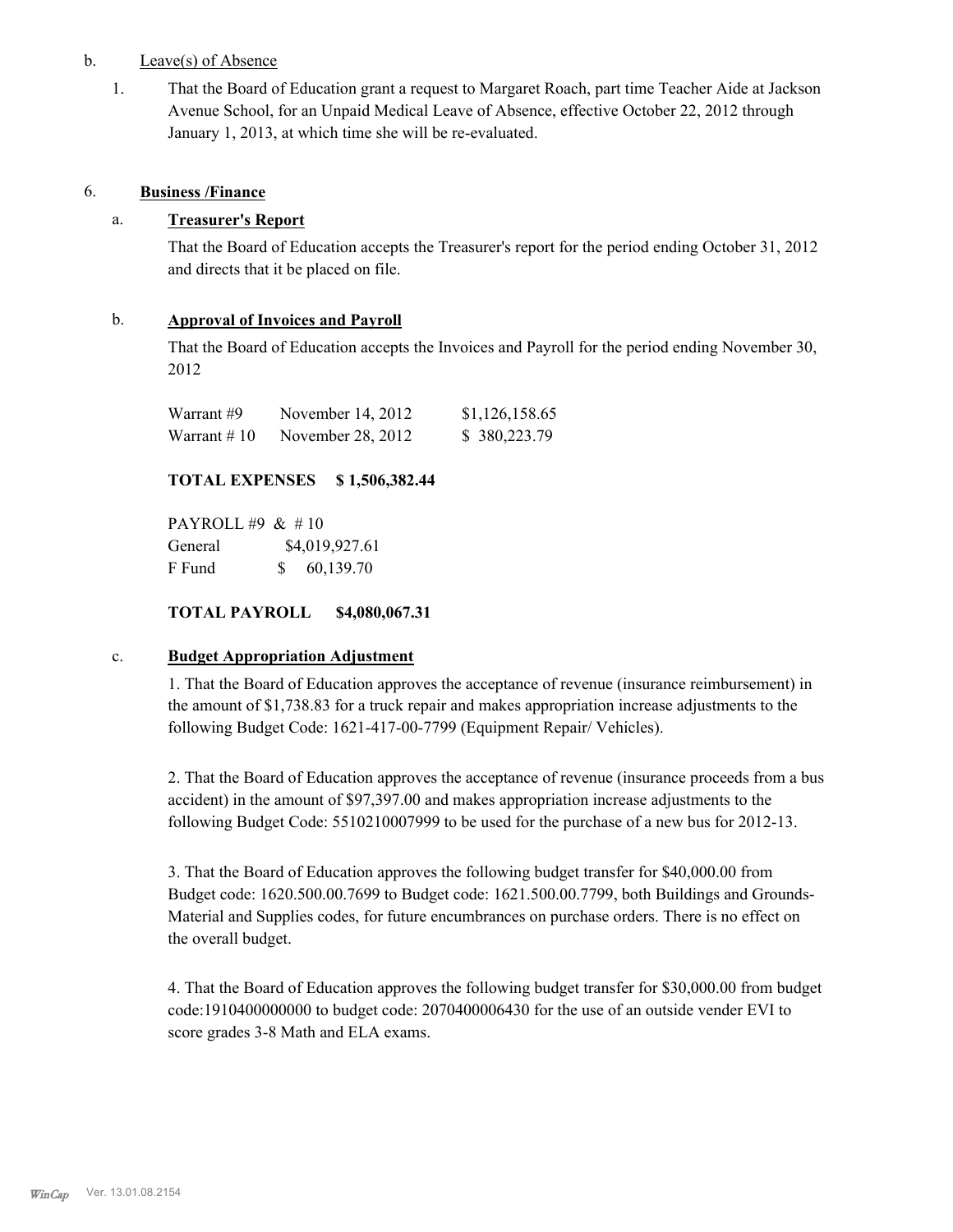# 7. **Other**

Approval of New 2013 Standard Mileage Rate

a. That the Board of Education approves the new 2013 Standard Mileage Reimbursement Rate for approved travel at a rate of 56.5 cents per mile.

#### **Business/Finance: Disposal of District Property** 8.

That the Board of Education approves the disposal of the following district property, according to Policy #6900, declaring them obsolete:

- a. Bus # 67- VIN- 1FDJE37F4SHB07795
- b. Bus #50- VIN- 1HVLPHYL9GHA46537

# **J. Public Comments**

The Superintendent stated that before the meeting is opened up for public comments, he would like to discuss safety concerns at the schools first. The Superintendent stated that each school has an existing safety plan in place. Dr. Nagler stated that he would not give very specific details of these plans in public due to the fact that the plan would no longer be secure. Each building within the District practices both lock down and lock out drills. It was explained that in a lock down drill, the threat is inside the building and is practiced in conjunction with the 3rd precinct. These procedures are practiced so that everyone is aware what should happen. In a lock out drill, the threat is outside the building and nobody comes in or out of the building until the threat is cleared. The Superintendent stated that he will be attending a seminar on January 7th regarding the new protocol for the "Active Shooter". This new protocol is in response to the events at Sandy Hook. The Superintendent stated that currently the District has a Safety Committee, cameras in all of the buildings, all buildings have intercoms, cameras and greeters. He added that the high school is the most problematic to secure due to the fact that students go in and out. All of these measures have been in place for some time. But, the Superintendent stated due to recent events, it is time to relook at all of the schools and the safety plans and determine if there is anything that can be done or changed to make our schools more secure.

The Superintendent stated that the following are things that he plans to look at: before and afterschool activities, the playgrounds, and building concerts. The High School has started to enforce the practice of showing Id's and will put into effect the practice of having visitors leaving their license at the entry. All schools have one point of entry/exit and it needs to be insured that this is being enforced. Dr. Nagler stated that when breakdowns in safety occur, it usually is the result of adults not following procedures. Buildings are all secure and there are cameras, however they are not all monitored in one location. The Superintendent stated that there are some things which we cannot control; we need to weigh what is the tone that we want to set and how do we want to implement these measures. The Superintendent stated that he would open the floor to public comment, in order for people to discuss school safety.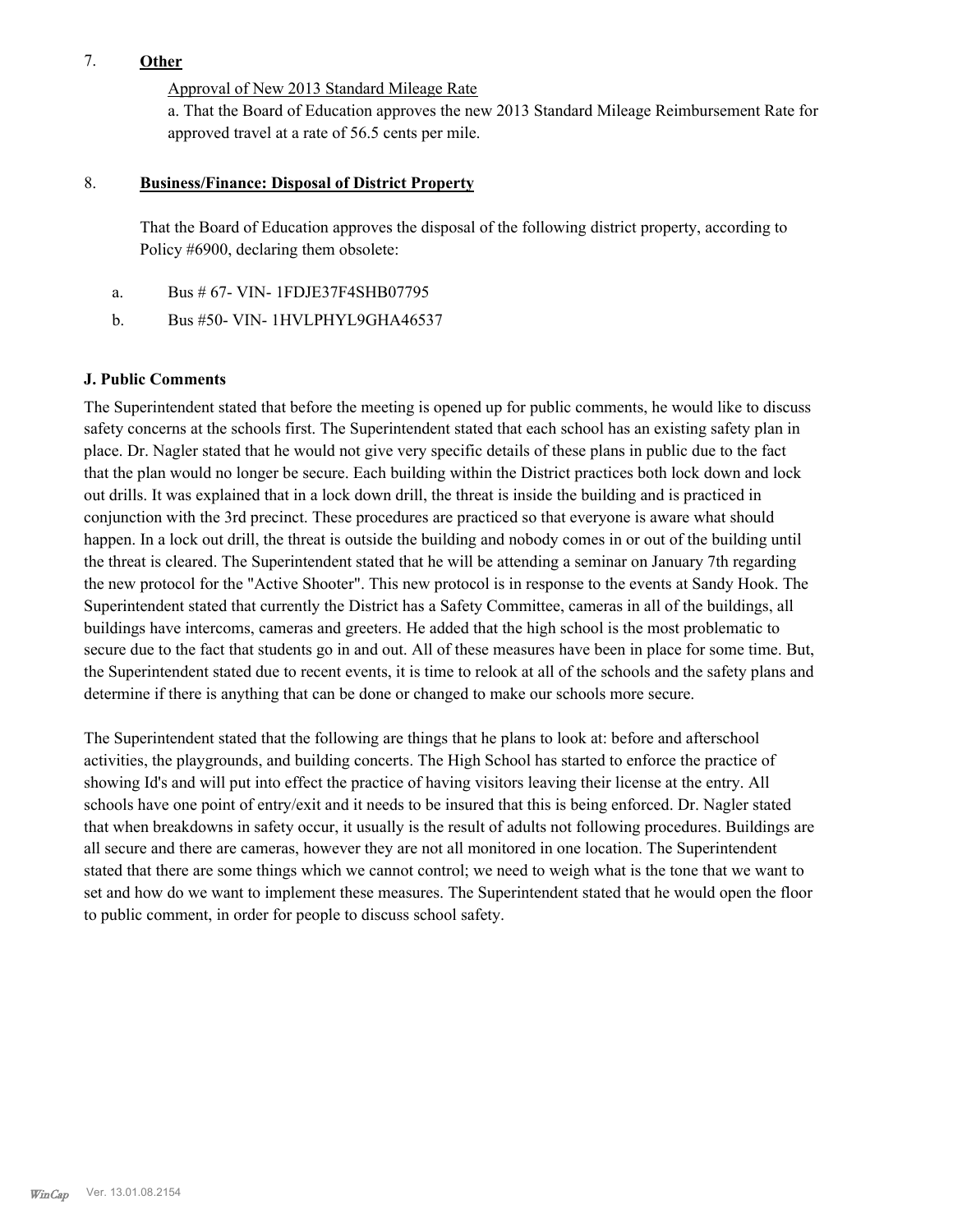Several resident/parents got up to address the Superintendent and the Board regarding the issue of school safety. One individual asked how a parent would know what to do in the case of an emergency. The Superintendent stated that the calling system would be utilized to give directions to parents. It was asked if each school has an evacuation point and if so where is it. The Superintendent stated that each building does have an evacuation spot but he is not going to say where they are as they would no longer be secure if given to the public. Several individuals voiced there concern with lapses of security in specific buildings. The Superintendent stated that he would speak with all of the principals regarding security procedures and surprise checks will take place to insure that these lapses do not continue to occur. Another parent stated that he felt the District should consider the use of metal detectors and armed guards with walkie talkies at every building. Two of the Board members responded that they were against the use of armed guards in the schools. Ms. Napolitano stated that while the priority is always the safety of the children, we also need to insure that the measures that are put in place do not scare the children and make them fear coming to school. Mr. Hornberger stated that the Board and the Superintendent will meet to discuss options and determine what should be done. Ms. Parrino agreed and stated that the ultimate goal is the safety of the children. Several more parents commented on the school safety. A parent asked if the different types of drills are practiced at different times throughout the day. The Superintendent stated that they are done at different times and also during lunchtime. A parent suggested the following ideas: signs throughout the building indicating what exit should be used, parents should be asked to leave their identification at the single point entry/exit location and parents should be limited during drop off and pick up. Another parent, who is in law enforcement made several suggestions. He stated that we need to be cautious but not too reactionary and stated that there is no perfect security plan anywhere. He suggested that there should be trained security guards in all of the buildings, possibly retired law enforcement professionals. He added that he was not in favor of armed guards in the schools. Another suggestion was a passive security system (with a panic button connected to the 3rd precinct). Another parent expressed her concerns and stated that she is in favor of security guards at the schools but not armed.

The Superintendent stated that he appreciates parents coming out tonight to voice their concerns. He assured everyone that he and the Board will take the current plan and make it better so that the children can come to school and be safe. He stated that he wil be going to the schools and making surprise spot checks and drills. Dr. Nagler emphasizes that we want the children to be safe and happy and to love coming to school. A current high school student present at the meeting got up to comment. He stated that he would not like to see metal detectors put in place. He added that he was in support of security guards in the buildings and felt they should be armed with non-lethal weapons such as mace or tasers. The Superintendent asked this individual if he currently feels safe at the high school and he responded that at this time he most definitely does feel safe. Mr. Hornberger thanked everyone for their comments and promised that security will be looked and changes will be made as necessary.

# **K. Board of Education Reports**

### Comments from Board President

Mr. Hornberger stated he wanted to talk about "Mustang Pride". Mr. Hornberger stated that over the past two weeks he has attended concerts at the high school, the district council meeting and met with an e-spark vendor. The term "Mustang Pride" is what came to him when he saw the dedication from the parents, the teachers and the vendor; all working together for the children. He truly felt that pride at the concerts at the high school that were packed and the student performances were amazing. He also stated that he felt that pride when he saw the vendor from E-Spark giving their card to parents to allow them to call with their questions. Mr. Hornberger stated he feels this Mustang Pride and is thankful to be part of it.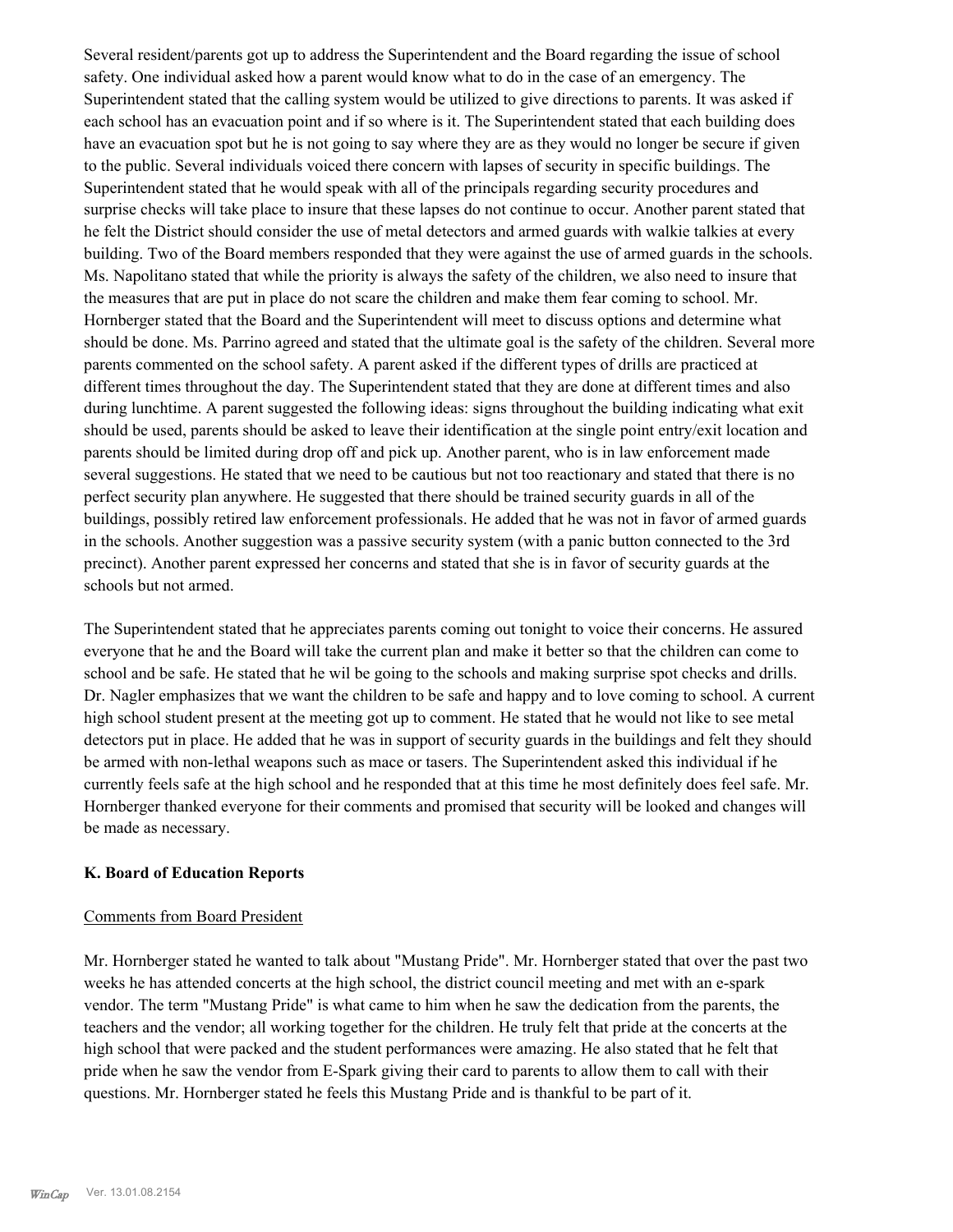# Superintendent of Schools' Reports for 12/20/12

Presentations:

1. Guest Presentation: Catherine Maiman- "The POSE Exam"

The Superintendent introduced Catherine Maiman, Director of Pupil Personnel Services, who would be presenting on "The POSE Exam". (This presentation can be found on the District website, on the BOE page). Ms. Maiman stated that "POSE"- phonological orthographic substitution evaluation, will be administered to third graders at Jackson Avenue. The POSE is a test that measures students' knowledge of phonics, specifically their mastery of specific vowel sounds. Some students do not hear the sounds correctly and this can result in reading and writing difficulties. Ms. Maiman explained why the test is administered to the third grade. A student by the second grade should be able to apply sounds to letters in order to read simple words. She stated that from K through 3rd grade, students are learning to read and from grade 4th and higher, students are reading to learn. Ms. Maiman explained how the POSE is administered to the students. For the spelling test; it is a group administration; it is 30 minutes; and there are 2 tests. For the reading test, it is individually administered, the time is 5 minutes per student and there are two tests. Ms. Maiman briefly explained the data analysis of the POSE responses. The student responses are entered into a computer program that analyzes the results and an individual report is produced for each teacher The data then becomes a prescriptive template for classroom teachers, speech-language pathologists, reading teachers and ESL teachers and targets the interventions. Ms. Maiman explained some of the factors that contribute to high error patterns: bilingual speaking students and learning disabilities. Ms. Maiman displayed an example for the group of how short vowel errors affect reading comprehension. Ms. Maiman explained that the use of the POSE exam and its data can result in time efficient teaching. She explained that the POSE identifies the specific vowels that the student has difficulty with which allows remediation to be more targeted and efficient. Ms. Maiman showed a video of the POSE being used at Jackson Avenue by ESL teacher Christine Shields with one of her ESL groups. Ms. Maiman stated that this exam is being used as another way to improve the students reading skills. Ms. Napolitano asked Ms. Maiman how long does it take for the intervention to work. Ms. Maiman explained that the time will vary according to the children's specific issues.Mr. Hornberger opened up the floor to public comment related to the POSE presentation. There was one comment by a parent/resident.

# Superintendent Comments

The Superintendent stated that he has a few comments this evening. Dr. Nagler stated that he had just received a letter stating that the District has won the Apple Distinguished Program award for the IPAD program. He stated that we are 1 of 3 districts to win in the Northeast and 1 of 103 nation wide.

 The Superintendent stated that he had some news about a few of our students. A parent had just notified him that her child had won an essay contest sponsored by Entenmann's. Jillian Parrino won an art contest sponsored by Newsday and her art will be in Sunday's paper. Finally, at the high school, Gabriella Ward, in the research program, discovered a new breed of spider and was able to name it.

The Superintendent stated that there have been many illnesses reported at the schools. At Hampton, there was a very high rate of absences of students and teachers. He thanked the custodial staff for there work in cleaning and disinfecting the entire school.

The High School Climate survey for parents is coming to a close and the data will them be analyzed. These surveys will be done at each of the other schools over the next couple of years.

The Superintendent gave an AGP update. The Superintendent stated that for AGP the plan is for a parallel three program track. The current program will remain and there will be volunteers from that group to